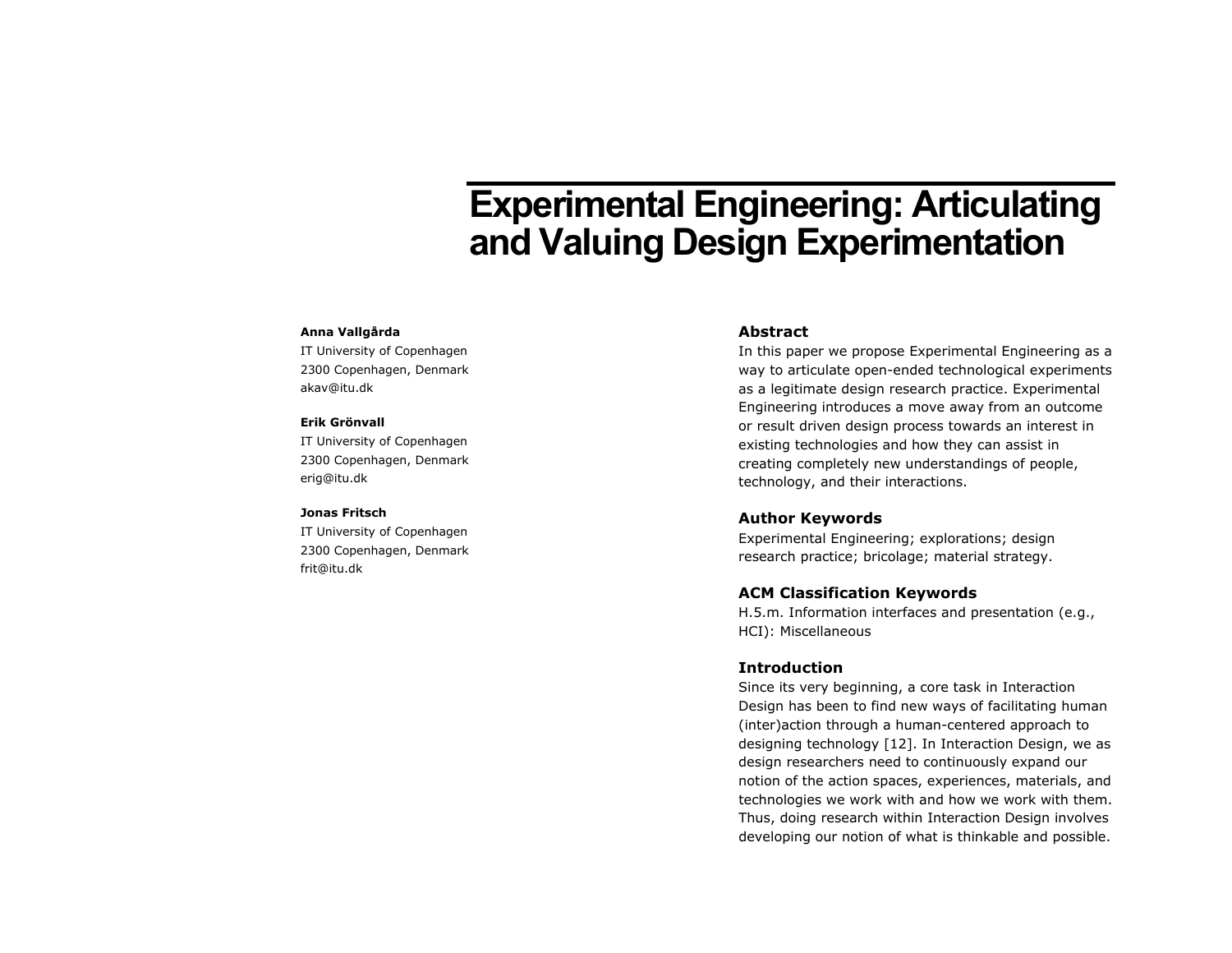In this paper, we present Experimental Engineering as a new frame for the outset for such explorations, focused more on the technological side of designing for human experiences, initiated with a "what if?" attitude. We argue that Experimental Engineering can be an approach to either begin a design research process or carry out an intermediary design move/action to curb a curiosity that may later become relevant. In this sense, Experimental Engineering is not unlike the experimental kitchen at the former and famous restaurant Noma. Here four chefs experimented with new ways to prepare food (e.g. variations of fermentation), with introducing new types of food (ants and fried yeast were often on the menu), or with new combinations of taste (e.g. langoustine with lavender and onion) [cf. 6; 5]. The results of such explorations are always more than the sum of their parts because the different elements interact and both limit and enhance each other's qualities. Thus, it is impossible to predict the precise outcome of this kind of experimentation and it may be the most unpredictable outcome that is the most rewarding. What we propose here will most likely resonate with the experiences of anyone working in a lab on daily basis. However, the argument presented in this paper is that we must find a way to articulate and unpack this experimental work as a legitimate intermediary research result in design for fellow design researchers to use and in their own work [cf. 3]. To exemplify what we mean by Experimental Engineering we will present three published examples which in three different ways recombine, reconfigure, or recontextualize technology (not unlike the food experimentation) to get something new out of existing technologies. First, however, we will relate this approach to other design practices like classic engineering and bricolage.

### **Related work**

There are a lot of methods suited for a design practice in which we work solution oriented - where we more or less know the problem or the problem area for which we need to find new solutions. We move towards a defined goal where we solve a problem, refine a solution or create new possibilities for a set of users in a given context. To do so, we can for example use codesign, cultural probes, observations, or data analysis to get more knowledge about a domain, context, problems and possibilities. We may prototype a variety of solutions as a means to find the better one and we can apply use-cases and requirement specifications to drive a final product development.

However, to expand our design spaces, as is typically the goal within design and engineering research, we often have to rely on experimental methods that enable us to see new features of known technologies and their design potential. For this we also have a range of methods or approaches. Material design strategies and especially Inspirational Bits, provides a method for sharing and exploring different qualities of a technology in a playful inspirational way [7; 10]. Bricolage and mythical thinking, on the other hand, offer a mindset or an approach that strives for a locally optimal solution solely with the materials and technologies at hand [cf. 9]. Particularly, the mythical thinking aspect of bricolage - where meaning is derived from co-existence and happenstance rather than science - can lead to new and surprising uses of technology and as such it can be seen as contributing to expanding our way of working with technologies [cf. 9]. Speculative Design is a third type of method or approach which brings our technologies into a new light, typically by repurposing or redesigning to make people reflect on their use and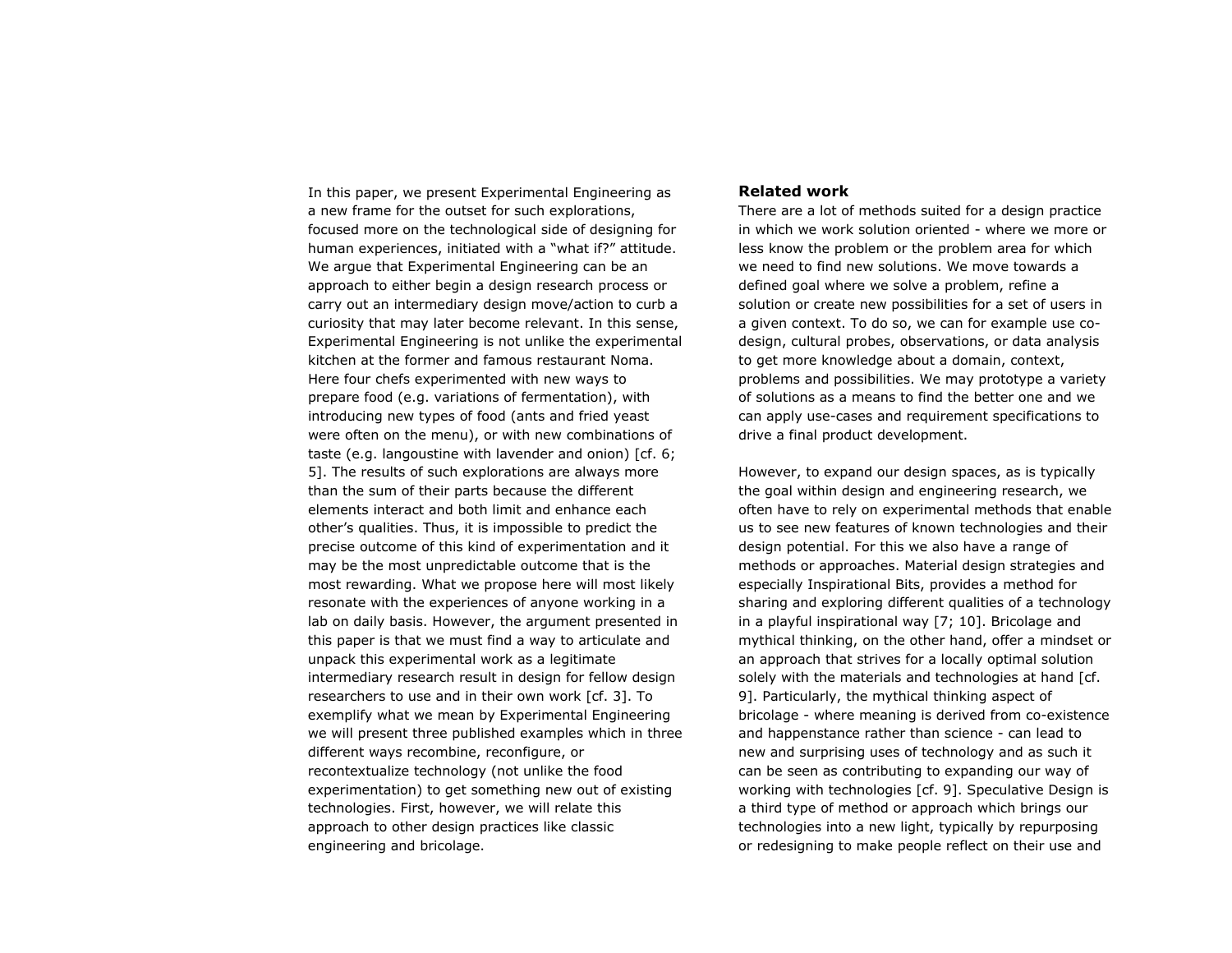





Figure 1: A person wearing FeltRadio on her arm (top), and two versions of FeltRadio, v1 (middle) and v2 (bottom) [2].

understanding of the technologies inhabiting our everyday lives [1]. Experimental Engineering can be seen as belonging to these latter types of methods, in that its aim is to open up an experimental design space rather than finding specific solutions. It is a more specific method than bricolage and mythical thinking but it has inherited some of their serendipitous aspects. It is also more explorative than Inspirational Bits but it too relies on construction as a means for the researchers/designers involved to experience and explore the qualities first hand. Finally, Experimental Engineering can be seen as a kind of Speculative Design in that it aims to see what happens when we recontextualize, recombine, or reconfigure technology. It is, however, key to materialize these speculations [cf. 11] into working prototypes that can be experimented with and experienced in use.

## **Experimental Engineering**

Experimental Engineering is not a radically new way of working in design; rather it is about acknowledging and being able to articulate the value of open-ended technological experiments as a legitimate design research practice. Just like the food experimentation we have identified three types of experiments that we would include under this umbrella. The first is about *recombining* technologies (equivalent of garnishing langoustine with lavender) to open up radically new design spaces. The second is about *reconfiguring* wellknown technology (equivalent to fermentation or frying). Finally, the third concerns *recontextualizing* a technology (equivalent to eating ants) - this could happen after discovering new side effects or new experiential qualities of a well-known technology. Below we will give a single example of projects within each category, two of which we have carried out first hand

and one which we have witnessed on the sideline. The three categories are not mutually exclusive and more than one can be applied at once. However, they are meant to provide a more detailed sense of the overall action space we have identified within Experimental Engineering.

# **Examples of Experimental Engineering**

FeltRadio is used as an example of recombining technologies as means to explore what this combination would yield [2]. Hedonic Haptics is used as an example of taking one technology and recontextualizing it [8]. Finally, TorqueScreen is an example where a technology is reconfigured in a way that utilizes an interesting experiential side effect [4].

# *Recombining: FeltRadio*

The motivation for building FeltRadio came from an interest in exploring what kind of experience we could create by being able to bodily sense radio activity such as WiFi [2]. We thus took a 2.4Ghz radio signal strength meter and combined it with an off-the-shelf electronic muscle stimulation (EMS) device (See Figure 1). The 2.4Ghz radio signal strength meter is built from an antenna and a wideband radio receiver (AD8313). This setup creates a rather unrefined Received Signal Strength Indicator (RSSI) functionality, which we then used as input to the EMS through a microcontroller which essentially 'press' the EMS device's buttons. Overall, this somewhat crude hack enabled us to get a quick sense of the experience and to finetune the relationship between input and output. Indeed, using the FeltRadio will massage your upper arm with different intensity dependent on the signal strength. It allowed us, and a series of test persons, to experience what it would be like to sense WiFi and we could quickly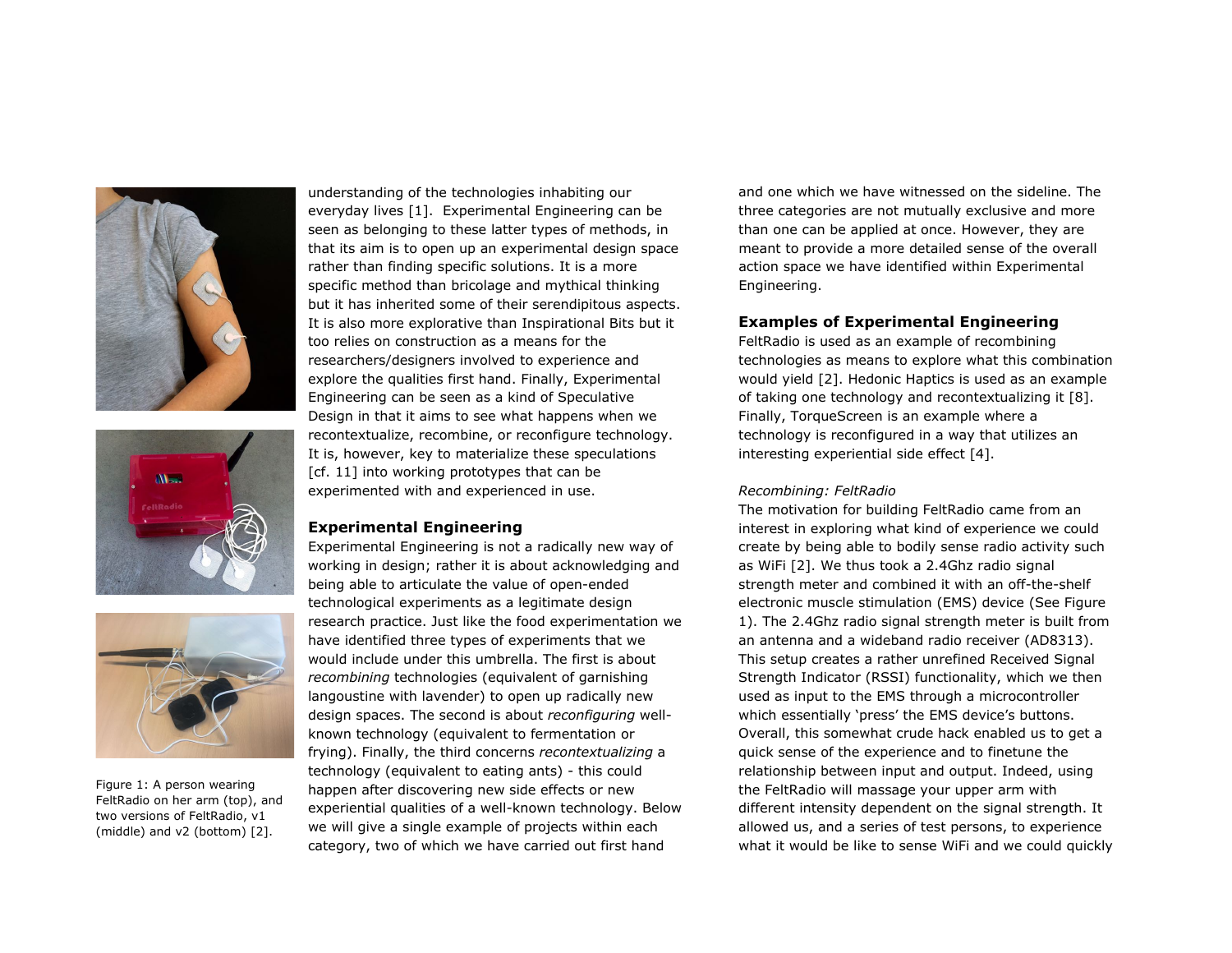

Figure 2: A person wearing the Hedonic Haptic player. Where the domes distributed on the body back and front produce the vibrations [8].



Figure 2: Image of the TorqueScreen. The Hard disk is mounted on the back of a tablet in a way that allows rotation in three directions simultaneously [4].

begin to explore what sense people would make of the experience and how changing different technological parameters affected this overall experience [2].

# *Reconfigure: Hedonic Haptics*

The Hedonic Haptics project is about exploring new experiential dimensions of embodied vibrations [8]. Instead of starting with vibrations in the context of a haptic output for some form of communication (e.g. mobile phones, computer games, wayfinding) we did an embodied exploration of their experiential qualities. This was a process in many steps, but essentially we created a series of vibration compositions (e.g. ambient or rhythmic) and played (i.e. vibrated) them on different parts of our bodies. Specifically, we created three vibrator pods and one control unit (See Figure 2). The control unit enables the wearer to choose between a series of composition and control the intensity of the vibrations (their amplitude). Our explorations lead to many different but largely pleasurable experiences (e.g. feeling enveloped or gaining an awareness of your body) [8]. With this project, we have begun to show the potential of vibrations as more complex aesthetic experiences broadening this design space, opening new ways to use them in Interaction Design.

#### *Recontextualizing: TorqueScreen*

TorqueScreen [4] came to be as an exploration of what a running hard disk feels like when holding it in the hand - discovering how it could potentially become some sort of haptic feedback. The discovery process is not described in the paper but one of the authors was visiting the lab and part of early discussions of what kind of experience this side-effect elicited. Murer et al. [4] reconfigured the running hard disk into an ungrounded kinesthetic feedback in a handheld device.

Attached to the back of the tablet in a configuration that enables it to move along a flywheel rotation axis, a gimbal axis, and a torque axis gives the hard disk rotational feedback a large degree of variation (see Figure 3). Having this haptic feedback mid-air is novel and in their design set-up the authors show how it can give visually perceived cues a physical kinesthetic property. The TorqueScreen is designed as a result of tinkering with and exploring an existing technology as a valuable activity in and by itself.

### **Discussion**

Here we have proposed the concept of Experimental Engineering and three approaches we have identified within this practice (recombination, reconfiguration, and recontextualization). We believe all of these are recognizable for most people working in Interaction Design labs. However, we have found it necessary to articulate this act of open-ended technology experimentation as a means to aid the visibility and importance of this kind of work in Interaction Design research. As we saw in the TorqueScreen example, the paper does not mention the discovery/design process, which we partly explain by the lack of vocabulary and recognition as a valuable contribution. Experimental Engineering introduces a move away from an outcome or result driven design process towards an interest in existing technologies and how they can be redesigned to create completely new understandings of people, technology, and their interactions. The chefs at Noma may only expose their clients to the outcomes of the successful food experiments, but other chefs and food researchers can learn from all experiments. Likewise, our field of research learns not only by refined endresults, but also from experimentations and intermediate results of diverse design processes.